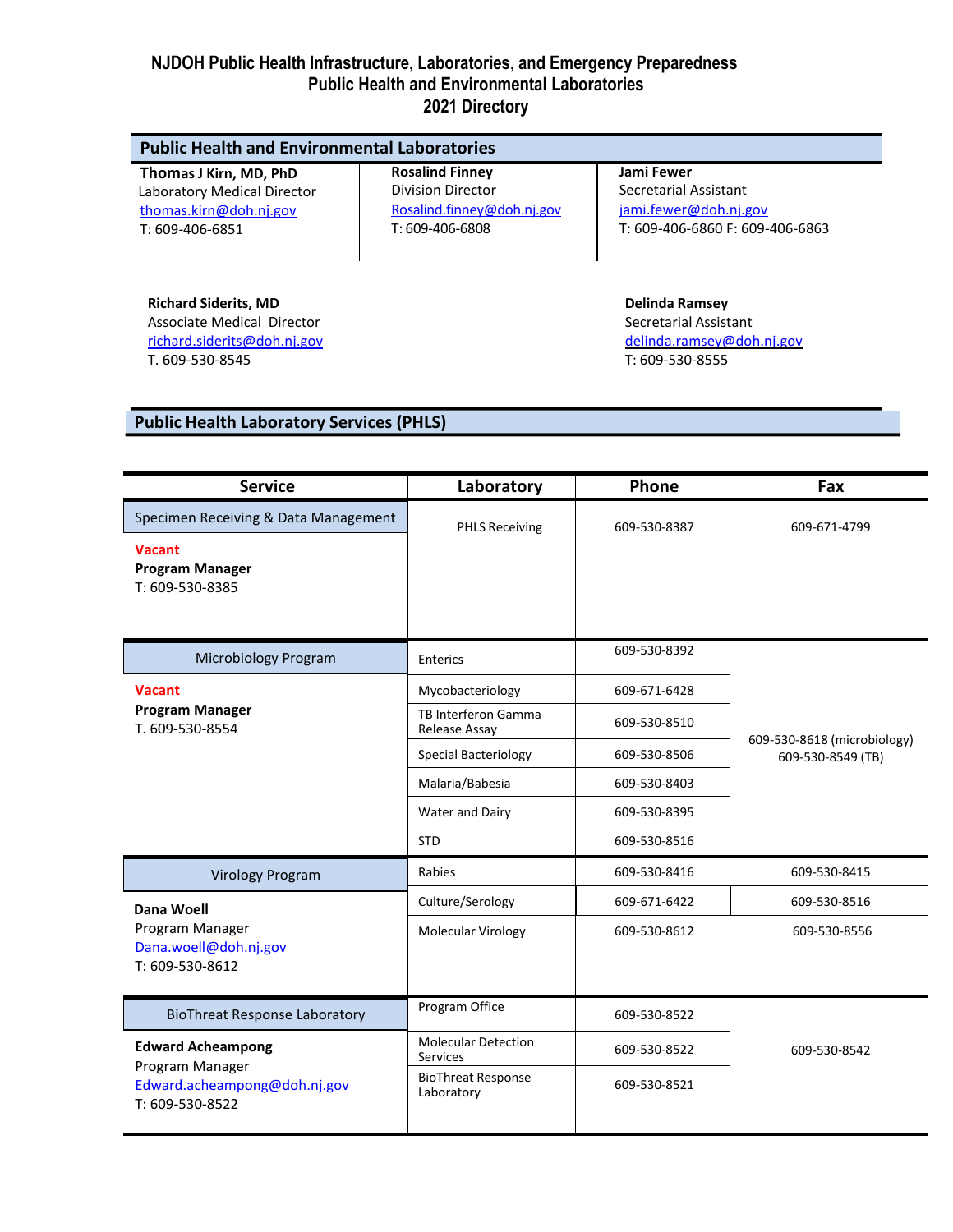| Newborn Screening Laboratory                                                                 |                 |              |              |
|----------------------------------------------------------------------------------------------|-----------------|--------------|--------------|
| <b>Miriam Schachter</b><br>Program Manager<br>miriam.schachter@doh.nj.gov<br>T: 609-530-8361 | Program Officer | 609-406-6890 | 609-530-8373 |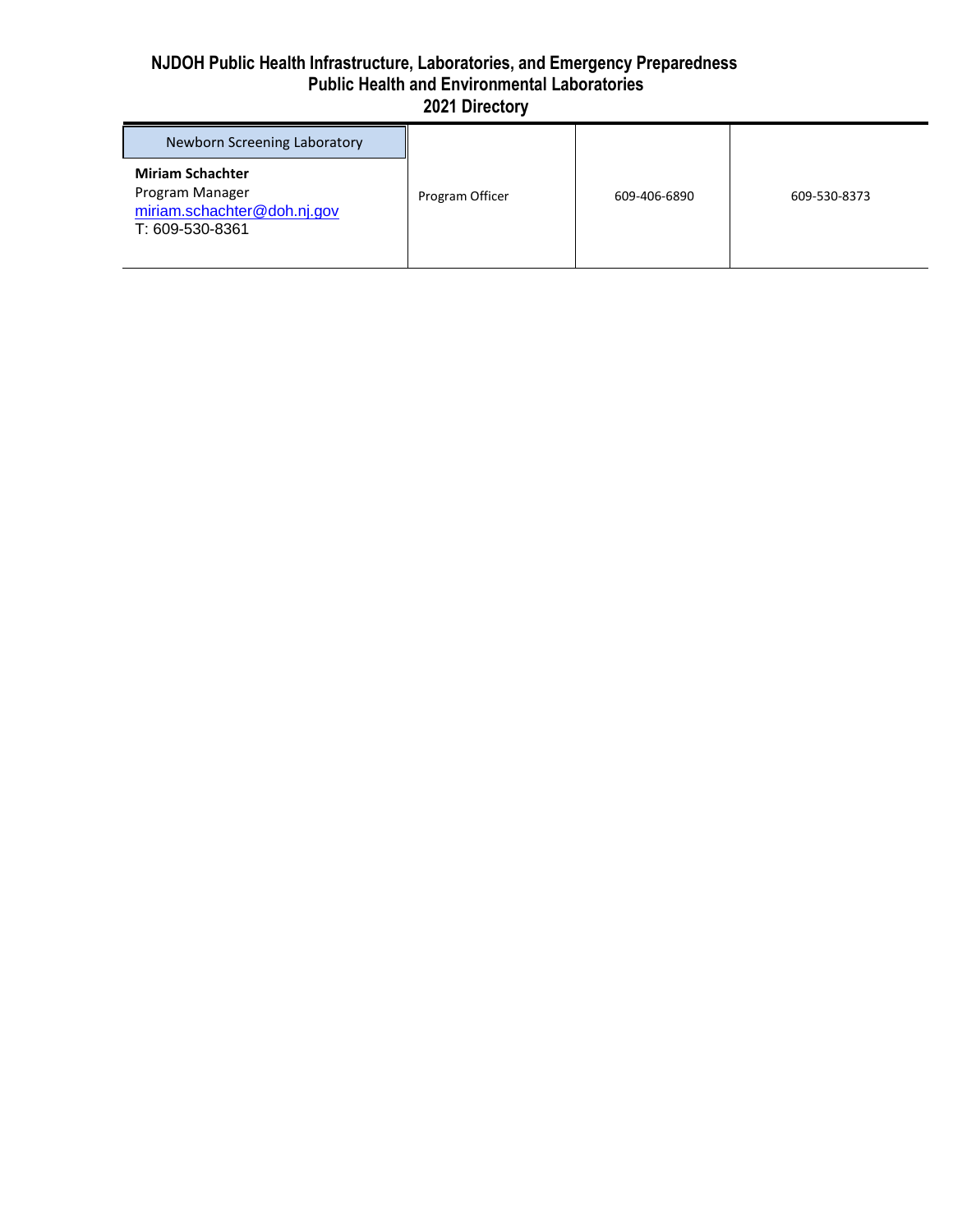| <b>Clinical Laboratory Improvement Services (CLIS)</b>         |                                                    |
|----------------------------------------------------------------|----------------------------------------------------|
| <b>VACANT</b>                                                  | <b>Beth Morrell</b>                                |
| Director                                                       | Secretarial Assistant                              |
|                                                                | beth.morrell@doh.nj.gov                            |
| T. 609-406-6879                                                | T:609-406-6890 F: 609-406-6863                     |
| <b>State Clinical Laboratory Licensing Program</b>             | <b>State Blood Bank Licensing Program</b>          |
| Joan Mikita, MS                                                | Robert Rees, MHA, MT(ASCP)                         |
| Program Manager                                                | Program Manager                                    |
| joan.mikita@doh.nj.gov                                         | robert.rees@doh.nj.gov                             |
| T:609-406-6830 F: 609-406-6863                                 | T: 609-406-6826 F: 609-406-6863                    |
| <b>CLIA Program</b>                                            |                                                    |
| <b>Melanie Rinaldi</b>                                         |                                                    |
| Program Manager                                                |                                                    |
| melanie.rinaldi@doh.nj.gov                                     |                                                    |
| T: 609-406-6832 F: 609-406-6863                                |                                                    |
| <b>Ronette Jones</b>                                           | <b>Mary Marks</b>                                  |
| Principal Clerk Typist                                         | Secretarial Assistant                              |
| ronette.jones@doh.nj.gov                                       | mary.marks@doh.nj.gov                              |
| T: 609-406-6829 F: 609-406-6863                                | T:609-406-6830 F: 609-406-6863                     |
|                                                                |                                                    |
| <b>Environmental Chemical Laboratory Services (ECLS)</b>       |                                                    |
| Zhihua (Tina) Fan, PhD                                         | Sandra Pierzhanowski                               |
| <b>ECLS Director</b>                                           | Senior Management Assistant                        |
| tina.fan@doh.nj.gov                                            | sandra.pierzhanowski@doh.nj.gov                    |
| T: 609-530-2803 - Cell: 732/236-1953                           | T: $609/530 - 4581 - F$ : $609/530 - 2661$         |
| *ECLS Main Phone Number 609/530-2820*                          |                                                    |
| <b>CT/MM/BME Laboratories</b>                                  | <b>Data Administration</b>                         |
| Shawn O'Leary                                                  | <b>Vacant</b>                                      |
| <b>Program Manager</b>                                         | <b>Program Manager</b>                             |
| shawn.oleary@doh.nj.gov                                        |                                                    |
| T: 609/530-7994                                                | T: 609-530-6526                                    |
| <b>Inorganic Testing Laboratories</b>                          | <b>Organic Testing Laboratories</b>                |
| <b>Douglas Haltmeier</b>                                       | <b>C. David Riker</b>                              |
| Program Manager                                                | Program Manager                                    |
| Douglas.haltmeier@doh.nj.gov                                   | collin.riker @doh.nj.gov                           |
| T: 609/530-2801                                                | T: 609-530-8728                                    |
| <b>Radioanalytical Services Laboratories</b><br>Peixue Ma, PhD |                                                    |
|                                                                |                                                    |
| Program Manager<br>Peixue.ma@doh.nj.gov                        |                                                    |
| T: 609-530-8548 or 609-406-6813                                |                                                    |
|                                                                | <b>Quality Assurance Officer, ECLS</b>             |
| <b>Quality Assurance Officer, PHLS</b>                         |                                                    |
| Ana Liza Dimalaluan                                            | Ana Liza Dimalaluan                                |
| ana.dimalaluan@doh.nj.gov                                      | <b>Sharon Robinson</b>                             |
| T: 609-530-8552                                                | Sharon.robinson@doh.nj.gov<br>T: 609-530-8552      |
|                                                                |                                                    |
| <b>Laboratory Outreach</b>                                     |                                                    |
| Susan Mikorski M.Ed., MT(ASCP)SM                               | Laboratory Outreach Biosafety Officer              |
| Susan Mikorski                                                 |                                                    |
| Program Manager                                                | Susan Mikorski M.Ed., MT(ASCP)SM                   |
| susan.mikorski@doh.nj.gov                                      | Marcia Pindling-Watkins, DMH, MS MT M(ASCP)        |
|                                                                | Program Manager marcia.pindling-watkins@doh.nj.gov |